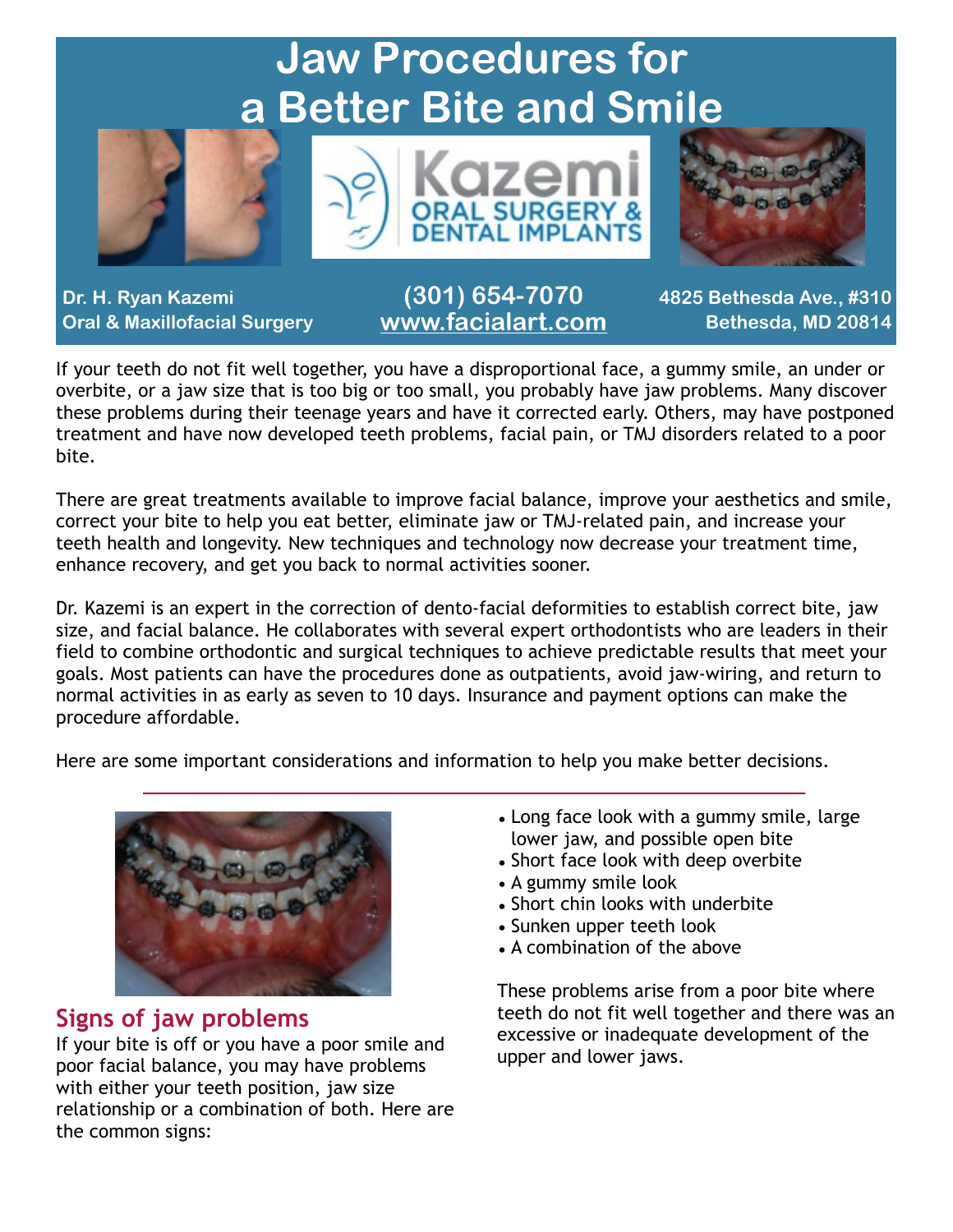# **Why is it important to correct your bite?**



Having a normal bite and correct jaw relationship improves chewing, speech, and aesthetics, and protects teeth from decay, gum disease, and chipping. Patients with facial pain or TMJ symptoms also report improvements following orthodontic and surgical correction of their bite. Corrective jaw surgery may also improve breathing problems and sleep apnea in certain patients.

### **What are the different procedures for correction of bite problems?**

Patients with jaw size discrepancy may require one of the following procedures:

- Upper jaw surgery (known as Lefort-I osteotomy): This procedure corrects excess or deficiency of the mid-face region.
- Lower jaw surgery: Procedure that allows either advancement of retraction of the lower jaw to its proper relationship to the upper jaw
- Chin surgery: A cosmetic procedure that either augments or retracts the chin for better facial balance

## **What are the treatment stages?**

There are three phases of treatment to correct a poor bite and relationship of the jaws:

- 1. Pre-surgical orthodontic treatment: An orthodontist levels and aligns teeth. Takes about nine months to one-and-a-half years to complete
- 2. Surgical treatment: An oral surgeon manipulates the upper jaw, lower jaw, or both, to achieve the proper relationship of teeth and jaw bones. Surgical correction of each jaw takes about two hours to complete.

3. Post-surgical orthodontics: Six weeks after surgery, the orthodontist will complete the orthodontic treatment and do final bite adjustments. This phase typically takes three to six months. Once braces are removed, a retainer appliance may be recommended to maintain the position of the teeth and prevent relapse.

# **Key information about jaw surgery:**

- It's best to consult with both an orthodontist and oral surgeon before treatment.
- Insurance pre-authorization and records should be sent early to determine coverage.
- The orthodontic treatment is performed with a plan for eventual surgery. Therefore, it is important to make decisions about the surgery early as it will affect the course of treatment.
- The procedure is performed at a hospital under general anesthesia and generally requires a 1 to 2-day stay.

## **Treatment scenario:**

### **Initial evaluation**

During our first meeting, we will discuss your desires and expectations and the feasibility of surgical treatment. A brief overview of our general treatment approach will be presented at this time. A thorough medical and dental history and examination will be completed, and special X-rays and diagnostic studies may be performed.

#### **Records**

Treatment planning for orthognathic surgery is done after a careful study of several types of diagnostic records. We can use existing records obtained by your orthodontist or take new records at our office:

- Dental impressions for study models of your teeth
- Photographs
- X-Rays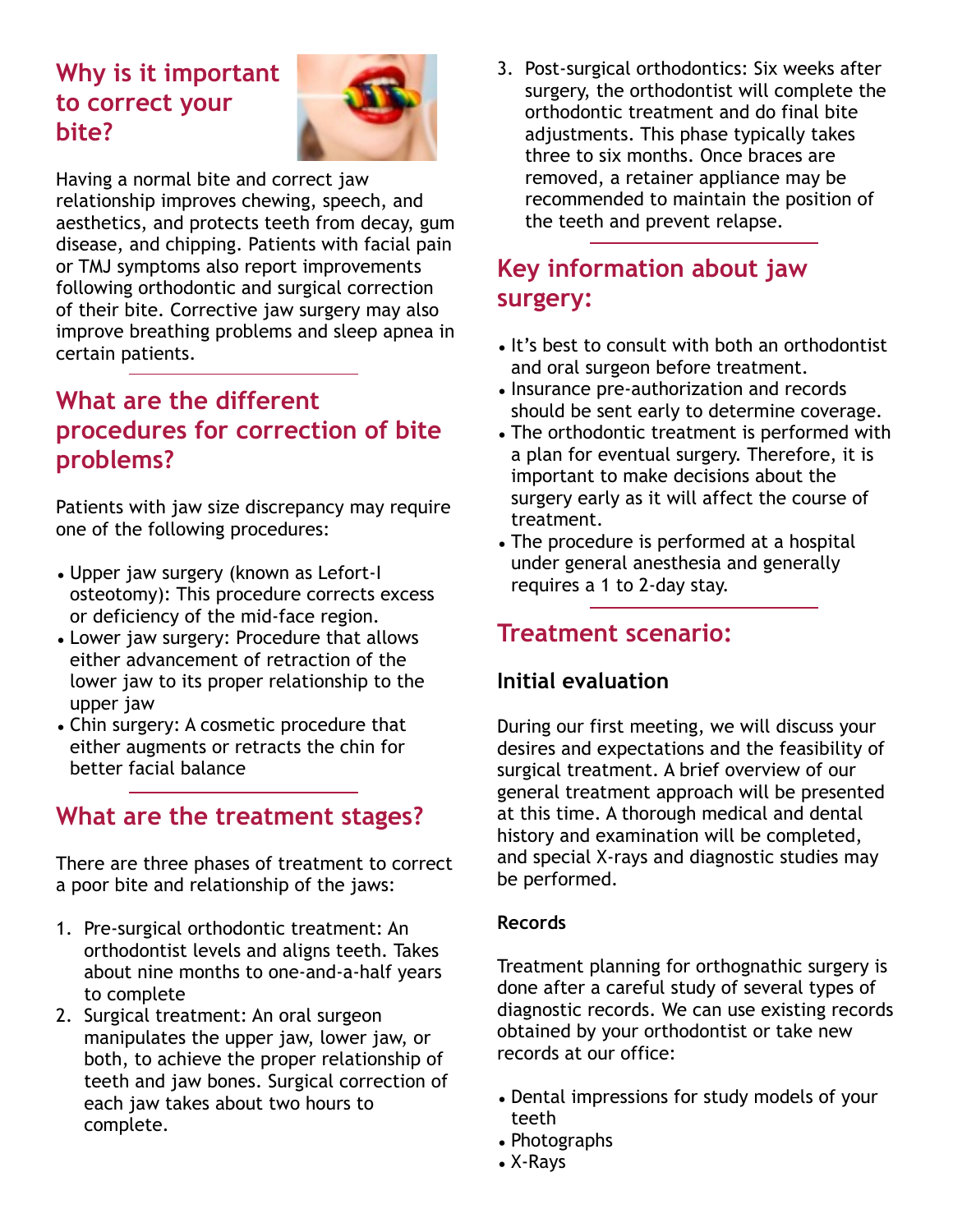During this visit, we will discuss your diagnosis and explain the treatment alternatives to you. Ample time is spent answering any questions you may have, and reviewing the sequence of treatment. A predetermination letter will be sent to your insurance company, and the fees will be reviewed with you. It's best to bring your spouse, parent or close friend for this valuable consultation.

#### **Pre-surgical orthodontics**

Your orthodontist will discuss in detail the orthodontic aspects of treatment. Prior to surgery, the orthodontist will level and align the upper and lower dental arches independently. This can sometimes worsen your bite until the surgery is performed. During this treatment period, it may be necessary to have minor procedures performed, such as removal of wisdom and/or other teeth.

### **Final pre-surgical records**

Within two weeks of your surgical date, final records will be taken. They will be used to finalize the treatment plan, to perform model surgery, and fabricate the surgical splints used during surgery. This helps to make the surgery accurate and predictable. The treatment plan is thoroughly discussed, consent forms are reviewed, and additional photographs are obtained. Pre-surgical testing and a physical are completed as part of your hospitalization work-up.

### **Surgery**

You will arrive at the hospital at your scheduled time in preparation for your procedure. You will be seen by an anesthesiologist and nurses who will care for you during your operation. Following surgery, you will be taken to the recovery room and then to your room. Most patients go home the next day.

#### **Post-surgical orthodontics**

This begins about six weeks after surgery. During this time, your orthodontist will begin fine-tuning your bite and finalizing position of your teeth. This phase may take three to six months. At that time, you will be given a retainer to maintain the position of your teeth and prevent relapse.

#### **Post-treatment dentistry**

Any required dentistry such as crowns, bridges, or any other restorative work that was delayed until your braces were removed, can now be completed. Your family dentist will be kept informed throughout treatment. The timing of required post-treatment dentistry will be coordinated in cooperation with your orthodontist.

#### **Post-treatment records**

Once all treatment is completed, a final set of records will be taken. These records serve as a baseline for stability studies. At this point, you will enter into a period of long-term follow-up care to ensure the long-term stability of your treatment.

## **Before & After**

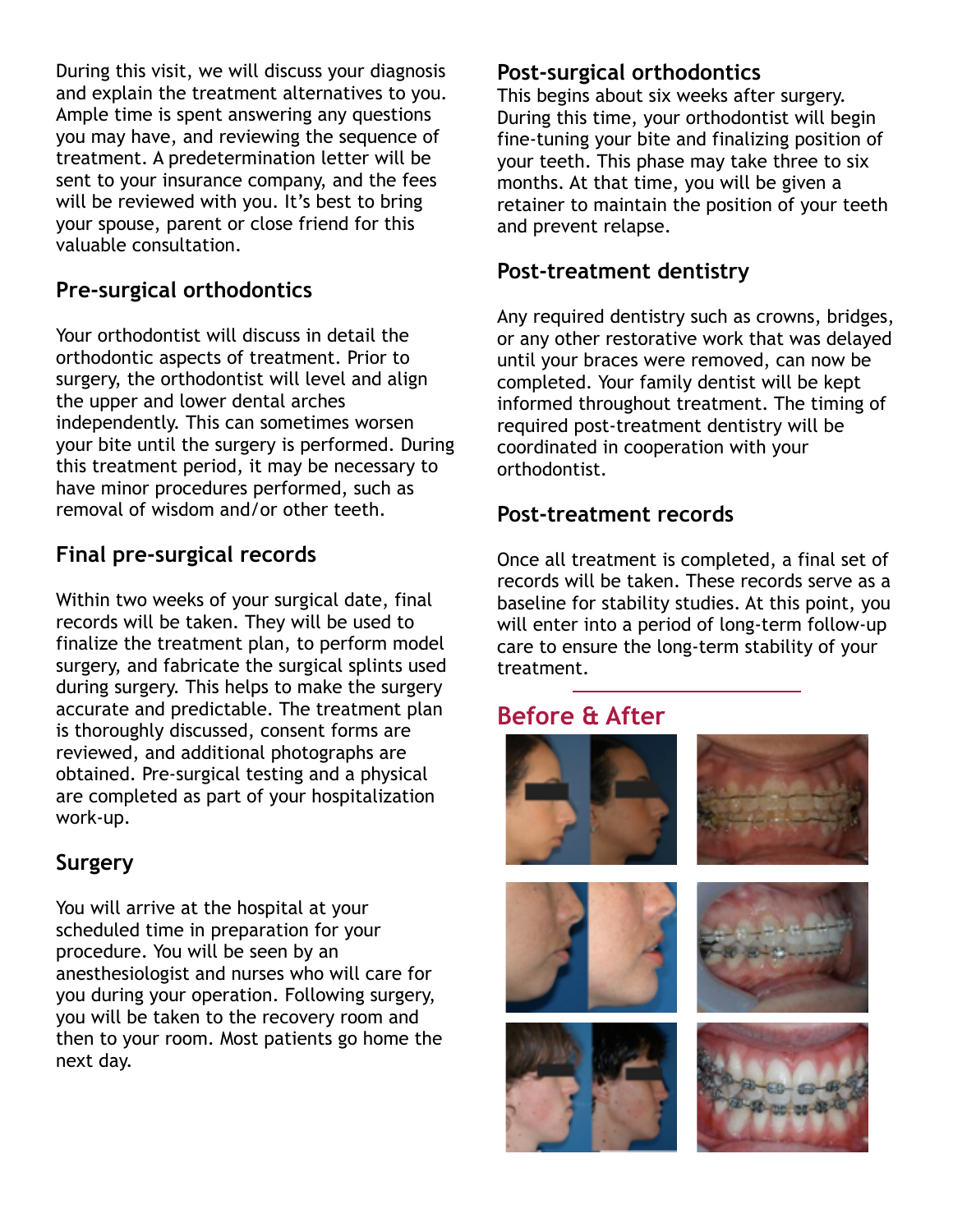# **What is the recovery from jaw surgery?**

- Most patients return home within one to two days after the procedure.
- Significant swelling develops in the first 24 to 36 hours and gradually diminishes over seven to 10 days. It usually resolves in two weeks.
- Pain is usually fairly minor and readily managed with Tylenol #3 or Vicodin.
- Antibiotics are prescribed for 10 days.
- A liquid diet is recommended for two to four weeks. Patients may then advance to a very soft diet (mashed potatoes, soft pasta, etc.) up to week six and then gradually return to a regular diet from the sixth to 10th week.
- Oral rinses are recommended every one to two hours for the first two weeks.
- In most patients, the jaws do not require wiring, therefore allowing normal mouth opening that gradually increases after two weeks and returns to normal by the sixth week.
- Numbness over the upper and lower lips and chin diminishes gradually and returns to a normal sensation usually within six months.

# **Is jaw surgery safe?**

Corrective jaw surgery is safe and predictable when performed by a skilled and experienced oral surgeon. Specialized instruments and techniques are used for jaw surgery. Dr. Kazemi specializes in this procedure and has performed it successfully on hundreds of patients. The procedure is performed in the hospital under general anesthesia with a team of experienced anesthesiologists and nurses. Methodical, exacting, and detailed protocols are followed strictly to make sure every patient has a safe, comfortable, and successful procedure.

# **What are the possible complications?**

- Infection: This is very rare. Any infection can be successfully treated with antibiotics.
- Prolonged numbness over lips and chin.
- Relapse: Teeth may drift in rare situations.

### **What are the fees and insurance benefits for jaw surgery?**

The fees depend on the type of jaw surgery, whether it requires upper, lower or both, its complexity, and other adjunctive procedures such as a chin procedure or cheek augmentations. Corrective jaw surgery and hospitalization costs may be considered for benefits under some medical insurances, although many have excluded jaw surgeries or offer very little coverage.

During your initial consultation, we can assist you in submitting a pre-treatment letter and obtain your available benefits. Following the procedure, claim forms are submitted for reimbursement. Insurance coverage is never guaranteed, and final amount of payment is not determined until a claim has been submitted.

For those with no insurance, we offer shortand long-term payment plans with no interest through CareCredit and ChaseHealthAdvance. We can also arrange a fixed hospital cost for you that will include all aspects of your hospitalization, including the operating room, anesthesia, materials, recovery room, and nursing care. This fee is paid directly to the hospital on the morning of your procedure.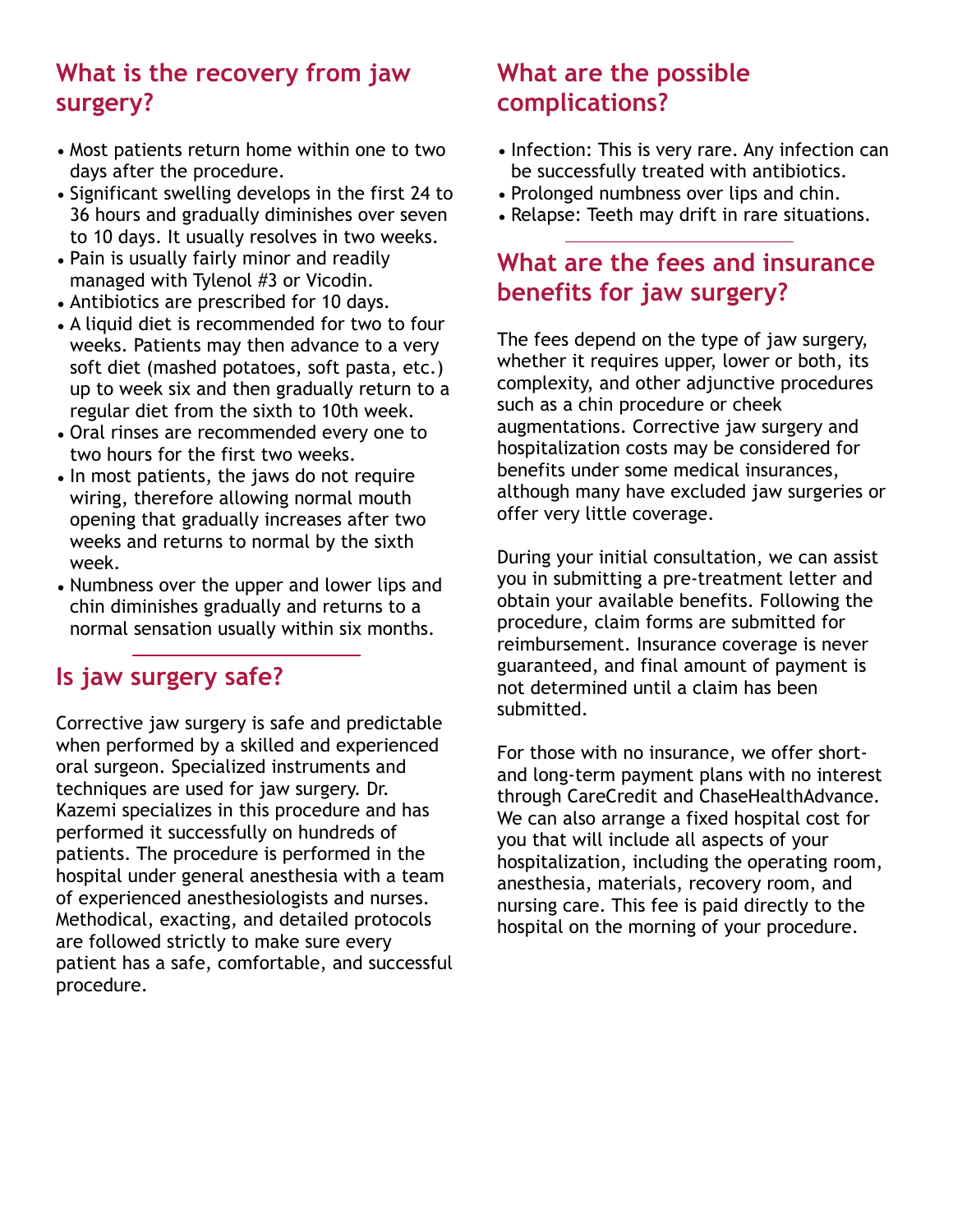# **Adjunctive procedures**

Adjunctive procedures are frequently performed as part of the overall treatment plan.

#### **Wisdom teeth removal**

In preparation for jaw surgery, it is best to remove the wisdom



teeth nine to 12 months prior to the operation. This allows proper bone healing in the area where the jaw surgery is performed. However, if time is not available, then it is acceptable to have jaw surgery and wisdom teeth removal at the same time.

### **Chin augmentation/reduction**

The chin may be augmented or reduced to improve the facial profile, symmetry, and aesthetics. It is often performed at the same time as the corrective jaw surgery. There are



two techniques for augmentation: **Advancing the chin bone:** This technique involves sectioning the jaw bone and sliding it forward to augment. This is done through the mouth, and no outside incision is necessary. **Chin implant:** This involves the use of preformed and anatomical implants that are available in various shapes and sizes. The implant is placed on top of the chin and fixated. They create a very natural feel and appearance. A small skin incision under the chin is required for this technique.

#### **Cheekbone augmentation**

Patients with a flat cheek bone appearance may augment it using cheek implants. These implants are pre-formed and available in

various sizes. They are inserted through a small incision in the mouth. Augmentation can also be performed at the same time as upper jaw surgery.

#### **Liposuction for double chin and neck**

The sagging of tissues under the jaw and chin region may be due to aging or to the presence of fat deposits (otherwise known as a double chin). This hanging mound of fat or excess tissue blocks the ideal concavity of the chinneck profile, and definitely contributes to the appearance of aging.

Liposuction of this region can be performed at the time of corrective jaw surgery. It requires a skin incision in the crease below the chin. There is minimal post-surgical discomfort, and the scar is obscured in a natural skin fold as it matures. A chinstrap-like bandage is usually applied for six days after surgery.

### **Nasal and septal reconstruction**

Cosmetic nose surgery or rhinoplasty affects the overall facial harmony and balance,



especially when performed with corrective jaw surgery. It is best to perform the cosmetic rhinoplasty after jaw surgery has been completed to allow the surgeon to achieve a more ideal result and facial balance. We can recommend several very skilled and specialized cosmetic surgeons.